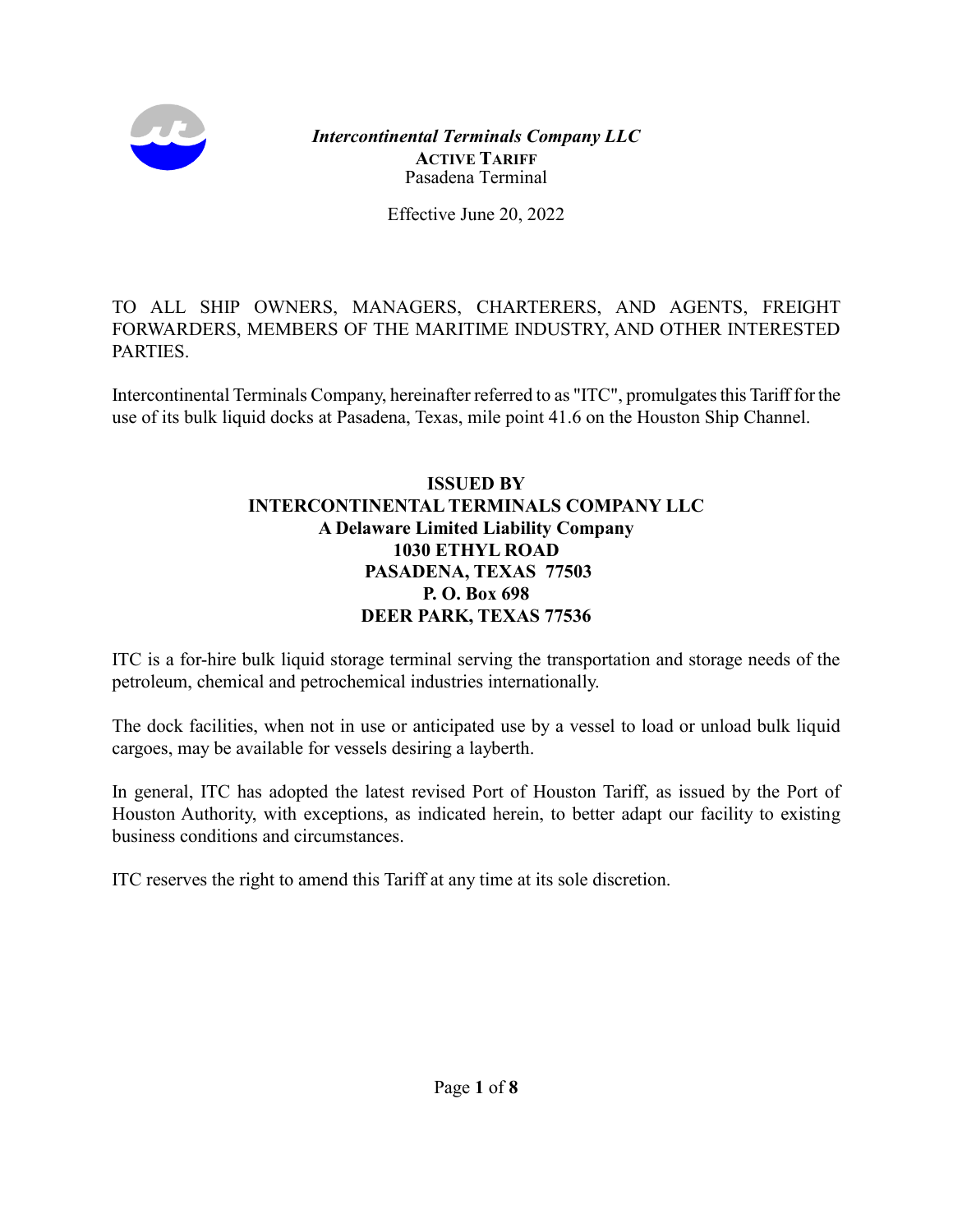

Effective June 20, 2022

## **LOCATION AND DESCRIPTION OF FACILITIES**

### **Location**:

Houston Ship Channel - Mile 41.6 1030 Ethyl Road Pasadena, Texas .75 miles north of Texas Route 225 1.6 miles west of Beltway 8 Five miles south of Interstate 10

#### **Dock Data**:

Ship and barge docks-Two tanker berths accommodate 750' *(229 m)* LOA x 125' beam, *(38.1m)* 40' *(12.2 m)* draft (Stena Polaris class vessels acceptable  $-600'x132'$ One tanker berth accommodate 750' *(229 m)* LOA x 106' *(32.3m)* beam, 40' *(12.2 m)* draft. Four (4) double tow barge docks

### **Bulk Liquid Facilities:**

Bulk Liquid Storage Tanks Rail car loading and unloading facilities Truck loading and unloading facilities Barge loading and unloading docks Rail car storage available Docks equipped with vapor emission control systems Ship loading and unloading

### **Rail Service:**

Private Spur, approximately 200 car capacity All railroads serving the Houston Area Switching to yard by Port Terminal Railroad Association Switching in yard by ITC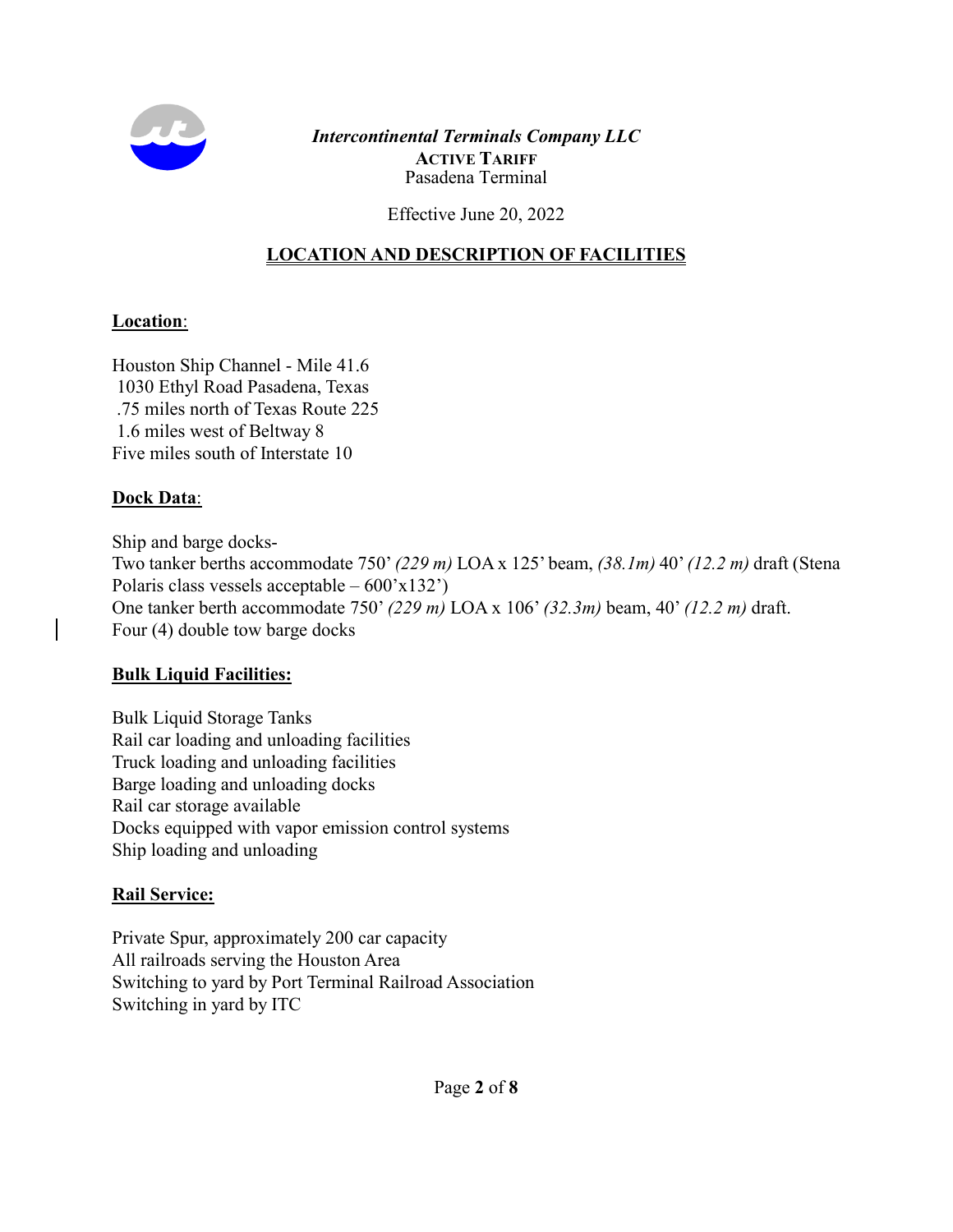

Effective June 20, 2022

#### **Management:**

Brent J. Weber – President & CEO Mark P. Jeansonne - Chief Financial Officer Kevin Oditt – Chief Compliance Officer and Senior Vice President of Pasadena Operations Bob Pennacchi – Senior Vice President of Engineering and Maintenance David Wascome – Senior Vice President of Operations Joshua Ryan – Vice President, Marketing Harold W. Thomas – Vice President of Sales and Marketing Carl E. Holley - Vice President of Health, Safety, Environmental & Security John C. Everett – Sales Manager Jason C. Antu – Customer Service Manager

## **Mail:**

P.O. Box 698, Deer Park, Texas 77536

### **Telephone:**

Terminal - (281) 884-0300

**Facsimile Number:** Terminal - (281) 884-0399

**Web Site:** [www.iterm.com](http://www.iterm.com/)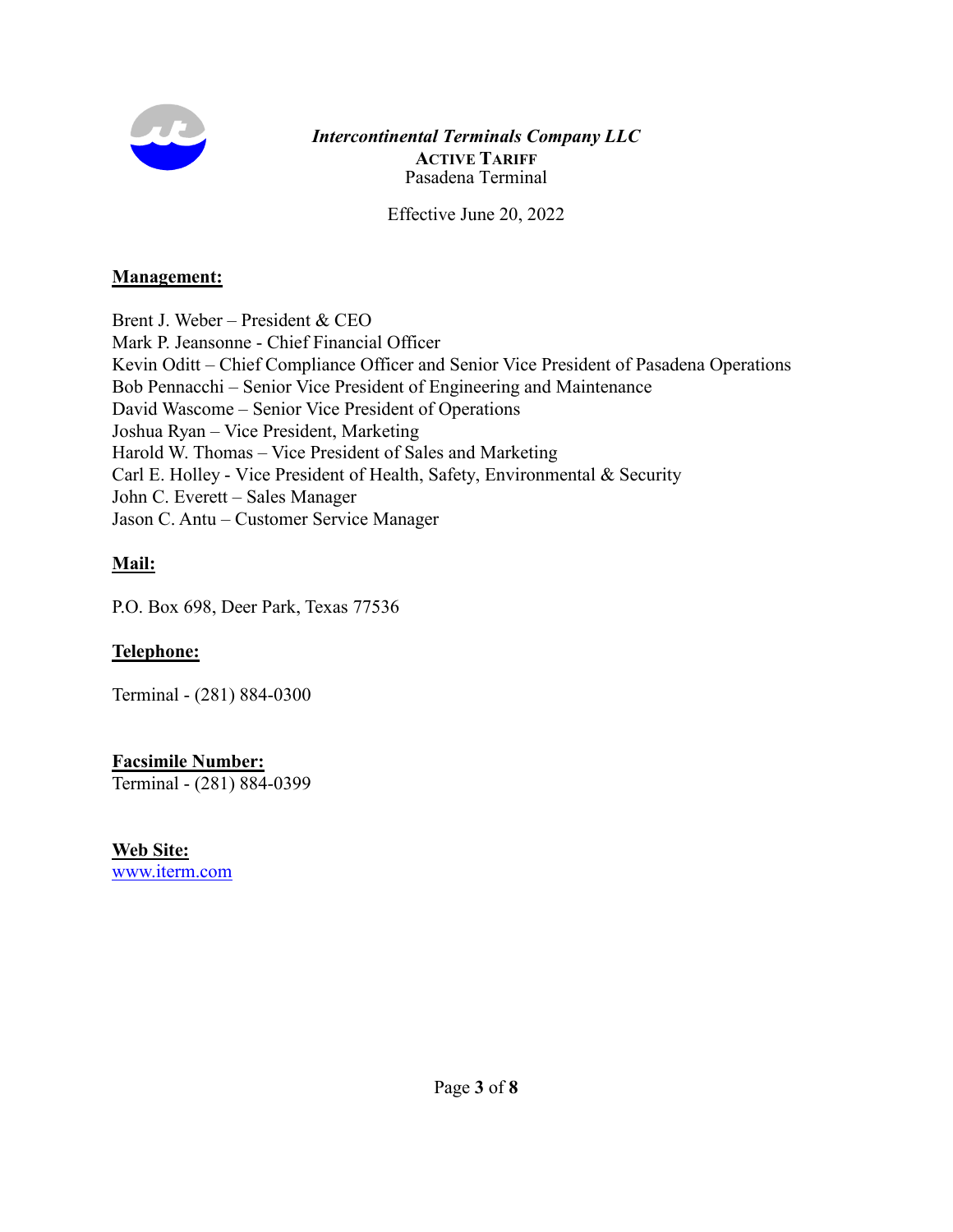

Effective June 20, 2022

## **DEFINITION OF STANDARD TERMS**

Terms used in this Tariff have been adopted from the latest revised Port of Houston Tariff and conform with CFR 515.6.46. The inclusion of any term herein is NOT a representation that the services mentioned are available at ITC's facilities.

- 1. **VESSEL** means any ship, ocean going chemical or oil tanker, dry bulk carrier, tug towboat, packet, barge, lighter, or other water craft, self-propelled or non-self propelled.
- 2. **DOCK** means that permanent structure sometimes referred to as a pier, wharf, or jetty utilized for the loading or unloading of cargoes.
- 3. **DOCKAGE** means the charge assessed against a vessel for berthing at a dock or for mooring to a vessel so berthed.
- 4. **TERMINAL STORAGE** means the service of providing terminal facilities and tanks for the storing of inbound and outbound cargoes after storage arrangements have been made.
- 5. **BERTH** means that section of a dock, including mooring facilities, used by a vessel.
- 6. **LAYBERTH** means the space at a dock authorized by ITC for a vessel to remain without loading or unloading shore cargo.
- 7. **TENDER** is the notification performed by the vessel owner or its representatives that the vessel is ready to occupy a berth.
- 8. **INDUSTRY STANDARD** Insofar as ITC's discharging pumps and pipeline receiving capacity are met or exceeded by the vessels pipeline receiving or discharge pumping system, then the Industry Standard shall have been deemed met. If the vessel's discharge pumping of pipeline receiving systems are below 80% of ITC's receiving pipeline or discharge pumping capacity, then the Industry Standard will be deemed not met.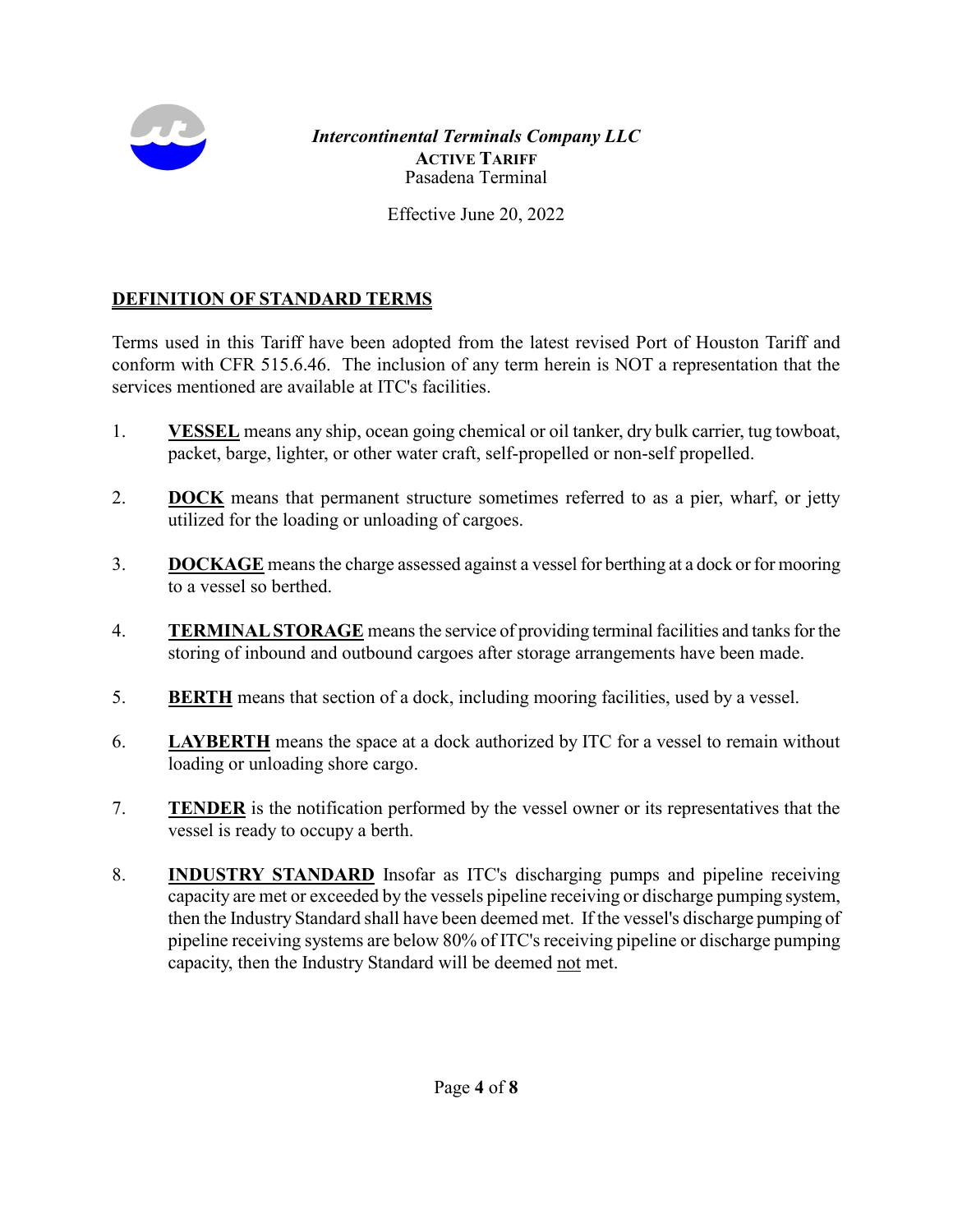

Effective June 20, 2022

9. **HOLIDAYS** as applied within this Tariff, the term "holidays" include the following named days.

Memorial Day Christmas Eve Independence Day Christmas Day Labor Day

New Year's Day Thanksgiving Day Good Friday Day after Thanksgiving Day

# **GENERAL RULES AND REGULATIONS**

**ITEM 1** - Adoption of Port of Houston Tariff

The Port of Houston has on file its latest revised Tariff. Except to the extent that it may be inconsistent with any of the specific provisions of ITC active Tariff, Port of Houston Tariffshall apply to and govern the use of ITC's facilities, and in that respect, ITC adopts Port of Houston Tariff.

**ITEM 2** - Application and Interpretation of ITC's active Tariff.

The rates, rules and regulations herein prescribed shall apply to all users of ITC docks and facilities. ITC shall be the sole judge as to the interpretation of ITC active Tariff. ITC reserves the right, without notice, to deny the use of its facilities to any user who is delinquent in payment of its account to ITC for more than thirty (30) days; such denial may be continued until any delinquency is corrected.

**ITEM 3** - Failure and Delays in Performance

ITC will strive to furnish all services specified in this Tariff with reasonable promptness, but is not obligated to furnish services, nor is it liable for failure or delays in performance in the event of an act of God, government intervention, labor troubles, war condition, or other causes beyond its control.

## **ITEM 4** - Arrangements for Berth

All vessels or their owners or agents desiring a berth at the docks shall, as far in advance of the date of docking as possible, make application for berth to the ITC Marine Traffic Department, specifying the dates for docking and sailing, and the nature and quantity of cargo to be handled. All vessels, or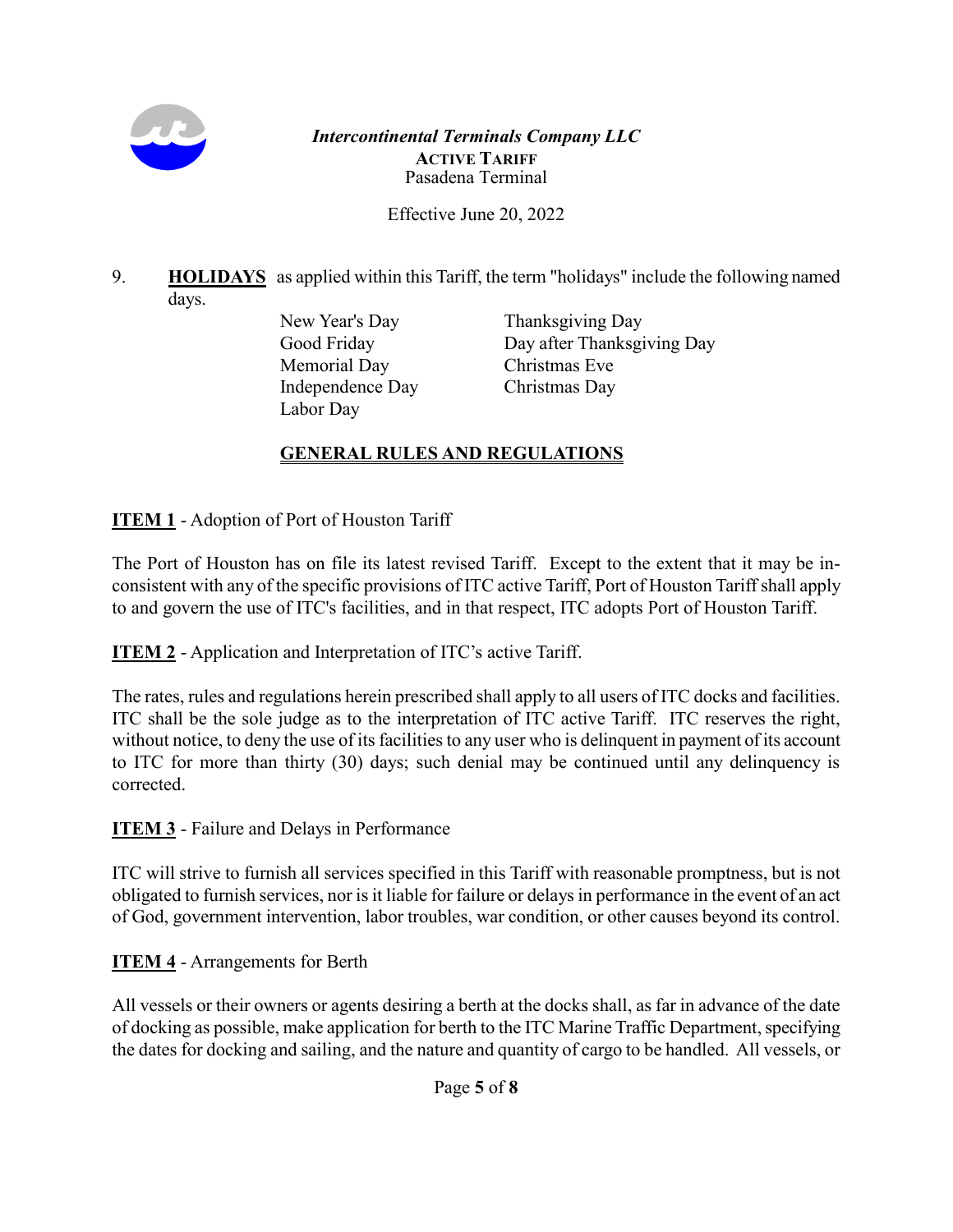

Effective June 20, 2022

their Owners or Agents, desiring a berth at the docks shall advance to the terminal 72, 48, and 24 hour notices of intended tender and include list of all cargo transfers intended. In addition, all vessels, or their Owners or Agents, must give notice of actual tender time by Email [pasadenatraffic@iterm.com,](mailto:traffic@iterm.com) Telephone (281) 884-0300 or by mail PO Box 698, Deer Park, Texas 77536.

## **ITEM 5** - Tendering, Not Prepared

Vessels tendering for berth must be prepared in all respects to load or unload all scheduled cargoes unless advance arrangements have been agreed upon by ITC's Marine Traffic Department by Email at [pasadenatraffic@iterm.com,](mailto:traffic@iterm.com) mail, Telephone (281) 884-0300, or mail PO Box 698, Deer Park, Texas 77536.

Should a vessel tender for berth and such vessel is not prepared to commence loading or unloading cargo, and advanced arrangements have not been made, ITC may assess a dockage rate per the attached schedule from the time of arrival of that vessel to the time loading or unloading operations commence or, ITC management, at it sole discretion, may require the vessel to immediately vacate the berth and be reassigned when prepared. Vessels not performing cargo loading or unloading rates at Industry Standards may be requested to vacate.

## **ITEM 6** - Crew Maintenance

Vessels in ITC's docks shall at all times maintain appropriate officers and crew aboard to permit receipt or delivery of cargo and maintain safe mooring conditions of vessels twenty-four hours each day. It shall be the responsibility of the Vessel Master to provide an English-speaking officer or interpreter to communicate with ITC personnel.

## **ITEM 7** - Layberth Agreement

Charges to vessels for layberth are assessed in accordance with the following layberth schedule:

- (a) Any period of berth occupancy of twenty-four (24) hours or less will be assessed dockage charge of \$8,000.00.
- (b) Any period of berth occupancy over the initial twenty-four (24) hour period will be assessed an additional \$8,000.00, in increments of twelve hours or less.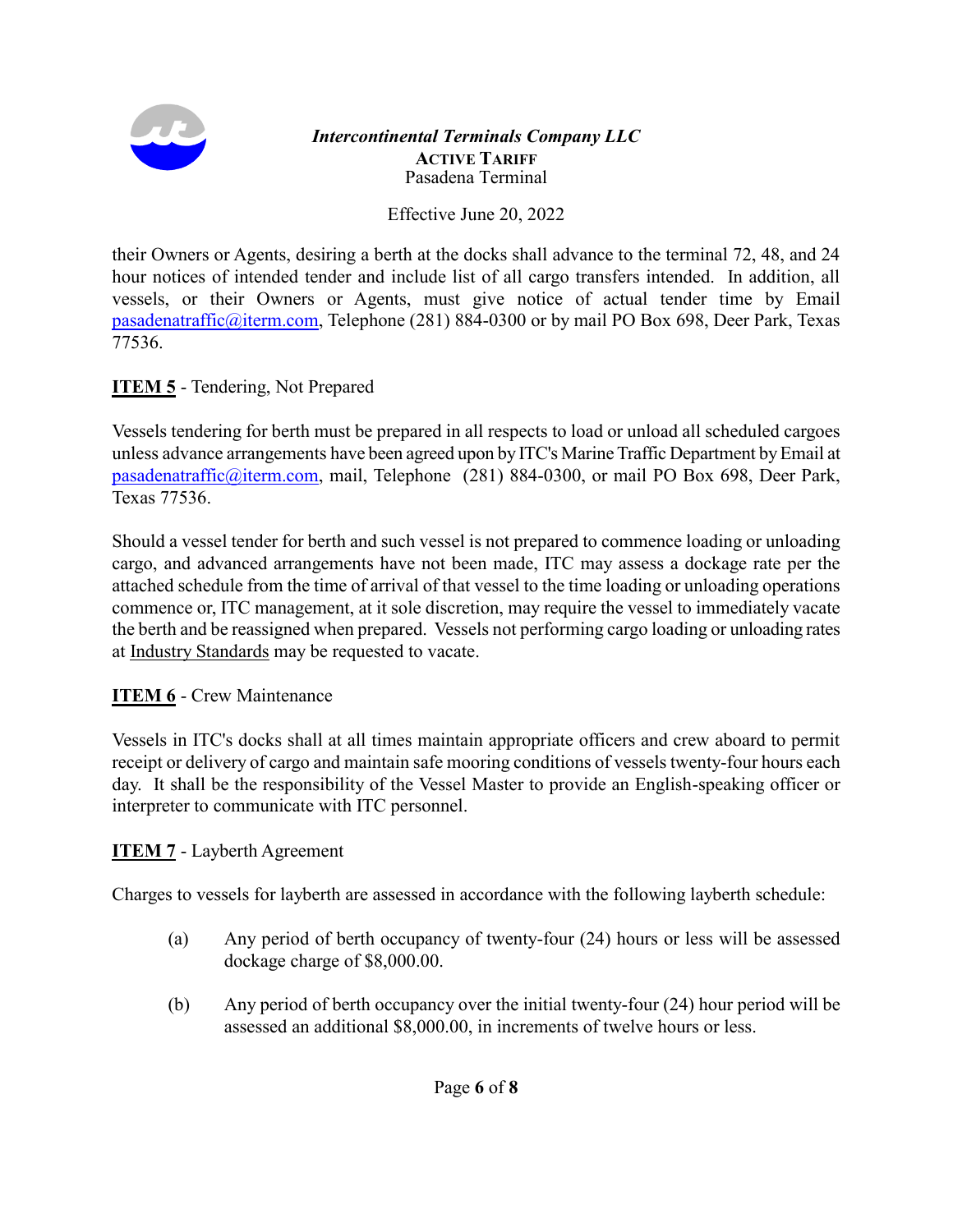

Effective June 20, 2022

The duration of layberth must be approved by ITC's Marine Traffic Department by Telephone (281) 884-0300, Email at [pasadenatraffic@iterm.com](mailto:pasadenatraffic@iterm.com) or by mail, PO Box 698, Deer Park, Texas 77536. Vessels shall vacate the layberth promptly at the end of the approved duration period or upon ITC's request.

## **ITEM 8** - Unauthorized Berthing and Use

Under no circumstances will a vessel berth, moor, anchor, come along side of a vessel at a dock(s) or otherwise use the facilities of ITC without prior arrangement and consent of ITC. Should such unauthorized use occur, ITC management will assess a penalty of \$20,000.00 per violation plus an additional \$5,000.00 per hour at the owners, charterers, and general local agent's expense. In addition, ITC will request that the unauthorized vessel vacate the dock(s) or facilities of ITC immediately.

## **ITEM 9** - Labor Disputes

In the event of a labor strike, work stoppage or other event that prevents a vessel from loading or unloading cargo, ITC management at its sole discretion and upon written notice, will require the vessel to vacate the berth at owner's, charterer's and general and local agent's expense.

## **ITEM 10** - Hazardous Conditions

If, in ITC opinion, severe weather conditions or other dangerous or disruptive conditions with respect to the terminal, vessel, barge, or ship channel warrant, or upon notice from governmental or authorized agencies or under similar conditions or authority, any vessel in berth may be ordered by ITC at any time of the day or night to vacate dock until such time as ITC deems permissible for the vessel to return.

## **ITEM 11** - Penalty for Refusal to Vacate

Any vessel refusing to vacate a berth at ITC facilities will be assessed a penalty charge of \$20,000 per violation, plus an additional \$5,000.00 per hour or fraction thereof. The penalty will be assessed against the vessel and/or its owners, charterers and general local agents after written notice to vacate has been given the vessel and/or its owners, charterer's agents, master or mate. At its option, ITC management may remove vessel from berth at vessel's expense and risk.